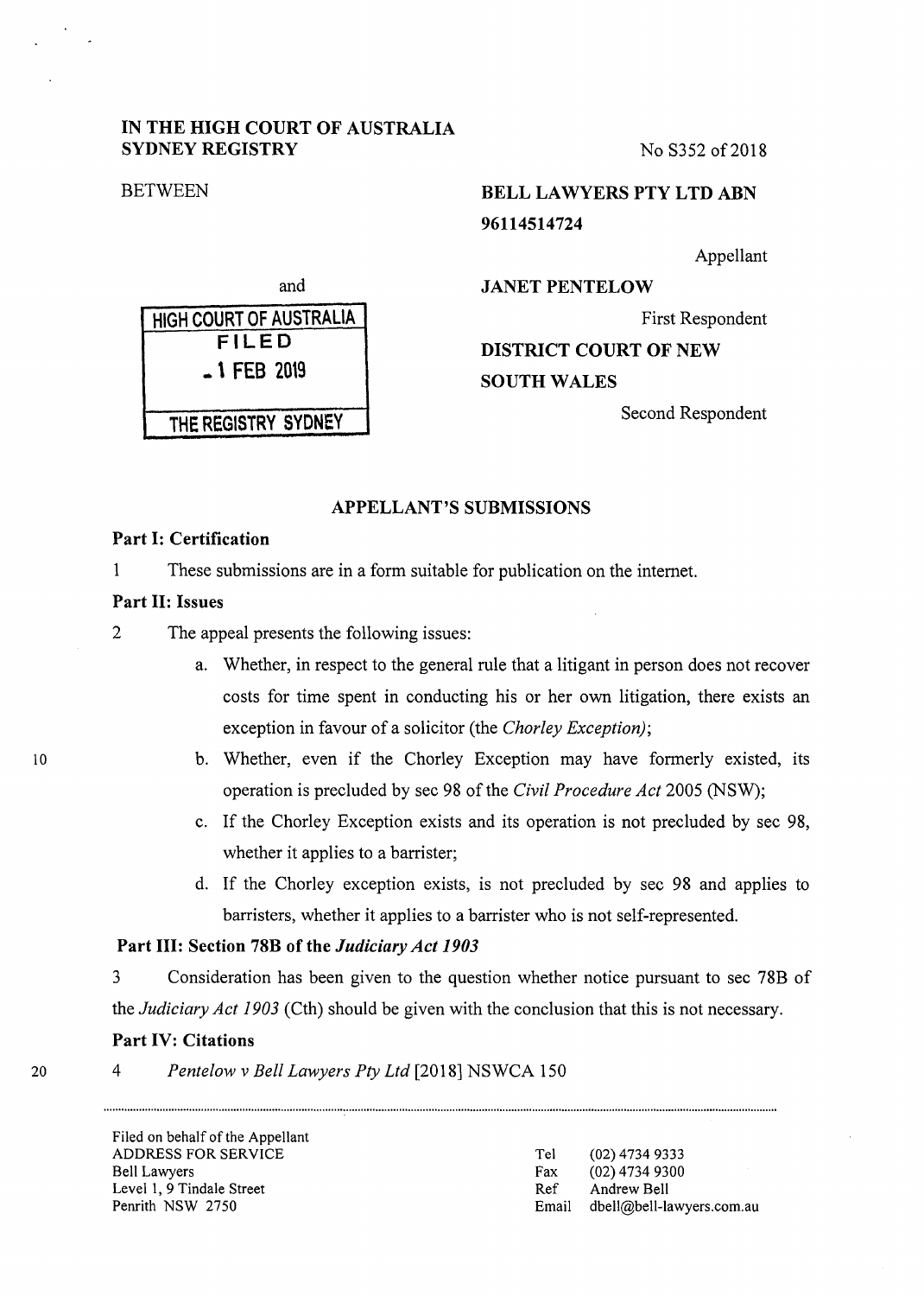*Pentelow v Bell Lawyers Pty Ltd (ACN 114 524 724) trading as Bell Lawyers* [2016] NSWDC 186

### **Part V: Facts**

5 The appellant, an incorporated legal practice, retained the first respondent, a barrister, to appear for its client in proceedings in the Supreme Court of NSW under the *Family Provision Act 1982* (NSW): {AB 9 [2]}.

6 A dispute arose in relation to the first respondent's fees. She commenced proceedings in the Local Court of NSW for the balance of her unpaid fees but was unsuccessful. The first respondent then appealed to the Supreme Court and was successful. Judgment was entered in 10 her favour for the balance of the fees she had claimed. An order for costs was made in her favour in respect of the Local Court and the Supreme Court proceedings  ${AB 65 [4]}$ .

> 7 In the Local Court the first respondent was represented by a solicitor and also undertook some work herself  ${AB 66 [5]}$ . In the Supreme Court the first respondent was represented by a solicitor and by senior counsel  ${AB 66 [5]}$ .

> 8 Following her success in the Supreme Court the first respondent forwarded a memorandum of fees to the appellant claiming costs pursuant to the costs orders made in those proceedings, claiming \$144,425.45. That amount included claims for *"Costs incurred on her own behalf"* in the Local Court in the sum of \$22,605.00 and for *"Provision of Legal Services Provided by herself"* in the Supreme Court in the sum of \$22,275.00 {AB 66 [6]}.

20 9 The appellant made an application for assessment of costs pursuant to s.355 of the *Legal Profession Act* 2004 (NSW). The costs assessor rejected the claim by the first respondent for the legal work she personally undertook on the basis that she had legal representation in the Local Court and the Supreme Court proceedings and on the further basis that in NSW the *Chorley exception* did not apply to barristers {AB 66 [7]}.

> 10 The first respondent applied for a review of the assessment. The review panel determined that it was open to the costs assessor to find that the first respondent was not a self-represented lawyer. The review panel also determined that the *Chorley exception* applied only to solicitors and not to barristers {AB 66 [8]}.

11 On appeal to the District Court, the first respondent challenged those conclusions. 30 Judge Gibson dismissed the appeal: *Pentelow v Bell Lawyers Pty Ltd* [2016] NSWDC 186  ${AB 66 [9]}$ .

> 12 The first respondent sought judicial review of the District Court's decision in the NSW Court of Appeal: {AB 67 [10].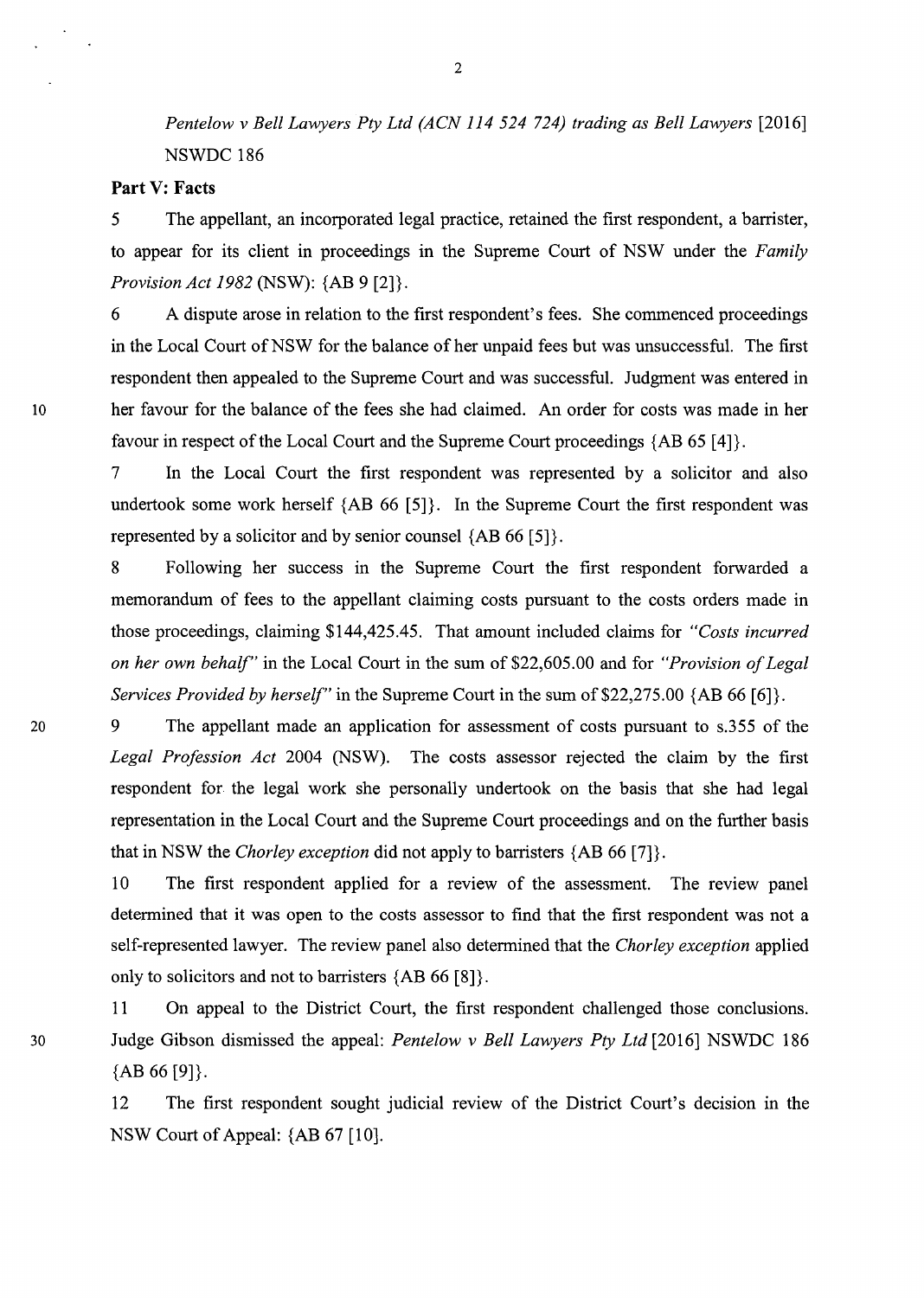13 The application was heard on 13 July 2017 {AB 58}. With the consent of the parties judgment was then delayed pending the outcome of the grant of special leave to appeal from the decision in *Coshott v Spencer* [2017] NSWCA 118. Ultimately, the Court of Appeal delivered judgment on 13 July 2018, following the revocation of the grant of leave in *Coshott v Spencer* on 10 May 2018 {AB 98 [119]}.

### **Part VI: Argument**

14 In the Court of Appeal the first respondent claimed she was entitled to costs for work she had personally undertaken, based on what she described as an extension of the *Chorley*  exception  ${AB 65 [1]}$ .

10 15 By majority (Beazley ACJ and Macfarlan JA) the Court of Appeal held that the *Chorley* exception applies to barristers {AB 92 [95]} and that this conclusion involved *"an application of existing High Court authority"* {AB 93 [98]} and *"an application of the Chorley exception to the facts and is not an extension of it"* { AB 98 [ 116]}. Furthermore, in relation to the question of self-representation, Beazley ACJ considered that, "[t] *he question whether the applicant was a self-represented litigant was not in issue per se. Rather, the issue raised by grounds 3, 4 and 5 was whether the Chorley exception applied to her as a barrister in circumstances where she had retained lawyers but nonetheless did aspects of the legal work herself"* (at [112]).

16 Meagher JA, in dissent, assumed that the High Court's decision in *Guss v Veenhuizen*  20 *(No 2)* (1976) 136 CLR 47 ("Guss") *"established that a costs power limited to costs that are ''payable" authorises awards to solicitors appearing in person in respect of amounts that are not ''payable" to anyone"* but did not assume that *"Guss resolved the difficulties inherent in that construction of such a power":* {AB 105 [137]}.

> 17 His Honour considered the application of the Chorley exception to barristers to be an extension of *Guss* which was not supported by that case, *"which referred exclusively to solicitors appearing in person"* {AB 105 [138]}.

18 His Honour further considered that the *Chorley* exception *"is not identified as an alternative, non-statutory source of the power to make such an order in the circumstances"*  (at [127]) and that *"caution is required before construing s 98(1) according to a special rule*  30 *derived from cases on other legislation"* (at [128]).

> 19 The appellant contends that Meagher JA's approach is to be preferred, both as a matter of statutory interpretation and, alternatively, in relation to the non-extension of the *Chorley*  exception to the circumstances of this matter.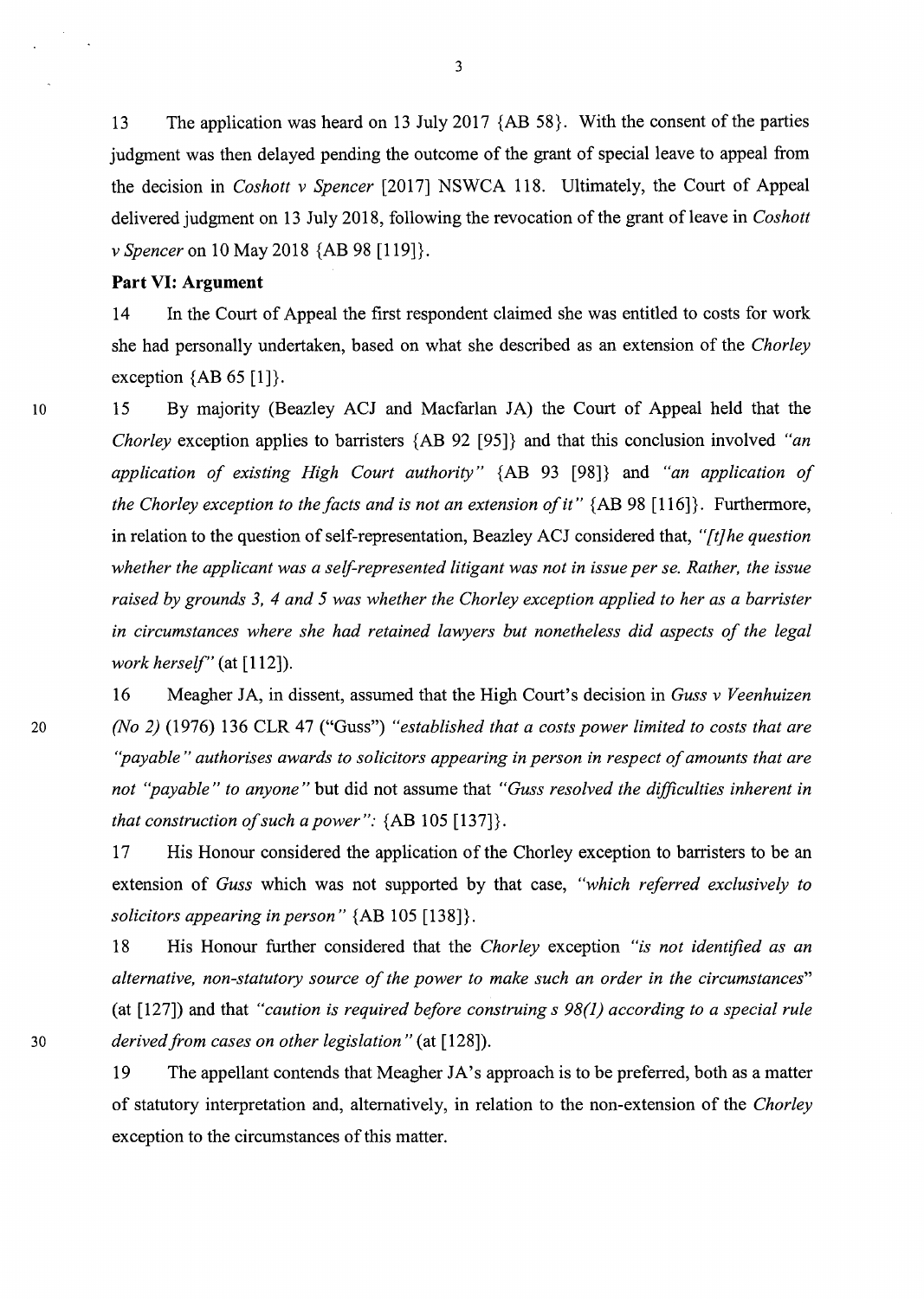20 The appellant further contends that the Chorley exception has an unconvincing foundation in Australian law and that it should be abandoned by this Court.

21 Alternatively, the appellant contends that if the Court considers that the Chorley exception should be preserved as part of Australian case law it should be confined to the circumstances in which it was articulated in *Chorley,* that is, to solicitors who are selfrepresented.

### **The Chorley exception** in **NSW and Australian law**

22 The *"general rule"* of costs – that a litigant in person is not entitled to claim costs for time spent in preparing his case - has *"never been doubted"* in Australian law. On the other 10 hand, an exception to that rule - that in the case of a solicitor litigant who is self-represented the solicitor is entitled to claim professional costs under the order for costs in the solicitor's favour – has been the subject of doubt since it was first accepted as part of the law of New South Wales in 1883, the year before Chorley was decided.

23 Although the exception to the general rule takes its name from the case of *The London Scottish Benefit Society v. Chorley, Crawford and Chester* (1884) 13 QBD 872 , a Chorleytype exception was recognised but doubted in NSW in *Pennington v Russell (No 2)* [1883] NSWLawRp 47; (1883) 4 LR (NSW) Eq 41, prior to the decision in *Chorley.* In that case the defendant, who was a solicitor, had appeared and defended in person. The plaintiff was ordered to pay the defendant's costs. The Master in Equity had allowed such items of costs as <sup>20</sup>would have been allowed if the defendant had appeared and defended by another solicitor. The plaintiff sought a reference back to the Master to review his decision. Faucett J observed that *"no reliable express authority on the question"* had been cited but that looking at the Acts which regulate the taxing of costs of solicitors and attorneys *"there could hardly be a question that these Acts contemplated only the case of solicitors or attorneys acting for other persons as their clients, and not the cases of solicitors or attorneys acting for themselves"*  ( 42). His Honour posed the question, *"does the fact, then, of his being a solicitor or attorney alter the case, or entitle him to peculiar privileges?"* (at 43). Ultimately, his Honour found *"great difficulty"* in deciding the question on the authority of the cases but adopted statements laid down in certain books of practice as *"indicating the practice in England"(* at 30 46) and *"with very great doubt"* found in favour of the solicitor (at 46).

> 24 The appellant denies the continued existence of the foundation upon which the majority reasoning in *Guss* was based.

> 25 In 1895, in *Wright v Trenchard* [1895] 1 ALR 22 (at 23) Madden CJ of the Victorian Supreme Court determined that the exception was available in circumstances where a non-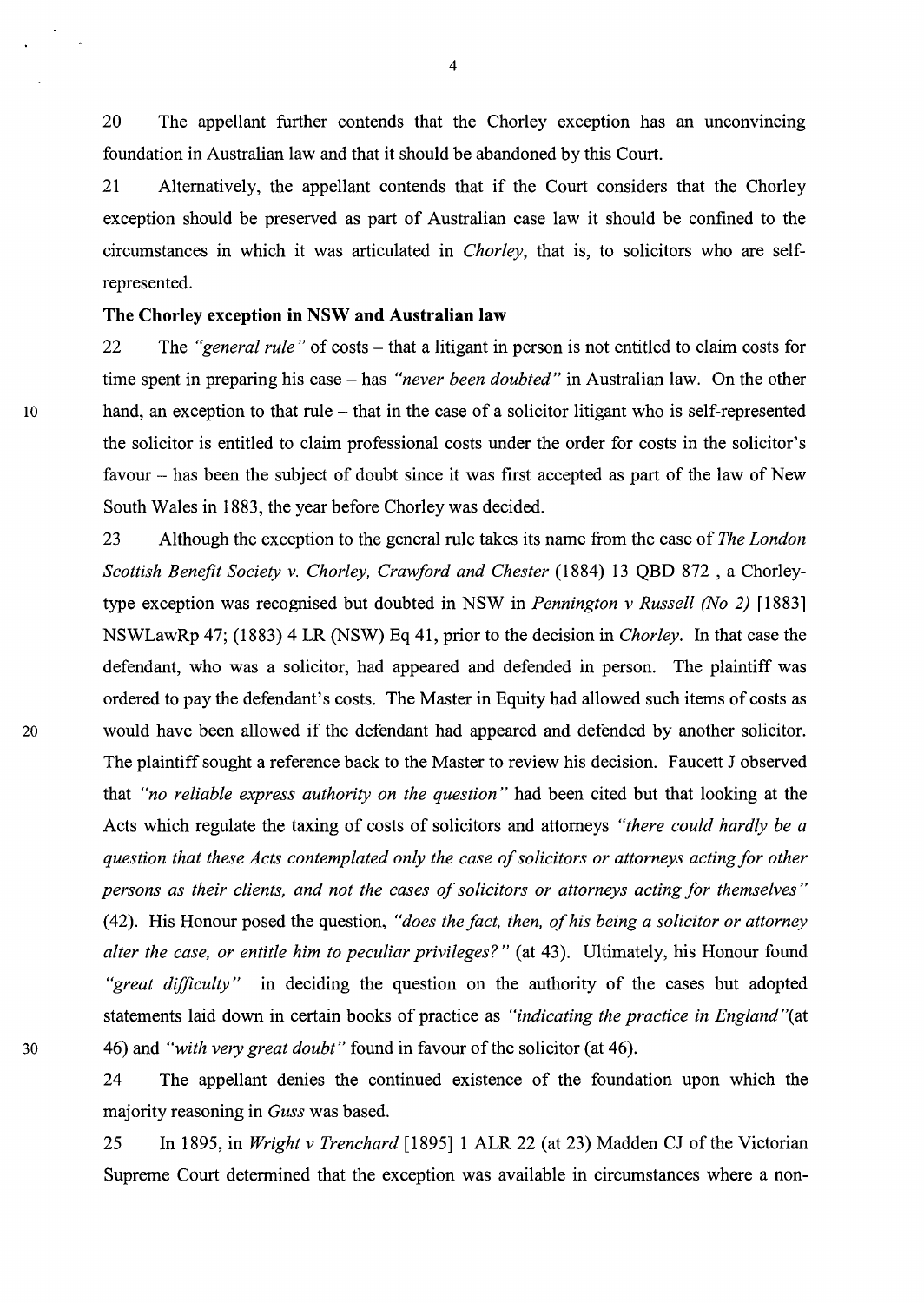practising solicitor was a party and had a solicitor acting for him but did most of the work himself.

26 In 1904 the Full Court of the Supreme Court of Victoria decided *Ogier v Norton*  (1904) 29 VR 536. The plaintiff, who appeared for himself, was described as a "barrister and solicitor" who had never held himself out or practised as a solicitor but who was a member of an association of counsel and practised as a barrister. The appellant was awarded costs. On taxation, the taxing officer disallowed certain costs. The plaintiff appealed. Hood J allowed the appeal and remitted the matter to the taxing officer. The defendant appealed. The Full Court (Madden CJ, A'Beckett and Hodges JJ) dismissed the appeal. Madden CJ observed 10 that *"[t} he point involved in this appeal is not free from doubt, and it is not easy even now to find the full explanation of the established principle of this point"* (at 538).

> 27 In *Guss v Veenhuizen (No 2)* (1976) 136 CLR 47 the appellant, a solicitor, was successful in an appeal to the High Court. In that appeal he acted for himself as solicitor and was represented by counsel at the hearing of the appeal. When costs came to be taxed the appellant learnt for the first time that through inadvertence or error his name had not been entered on the Register of Practitioners. As a result, under sec 55B(3) of the *Judiciary Act 1903,* the appellant was not entitled to practice in the High Court.

28 The majority (Gibbs ACJ, Jacobs and Aickin JJ) held that sec 55B did not create a statutory bar to the allowance of professional costs *"in respect of work done in a capacity*  <sup>20</sup>*which by force of the statute he was not entitled to exercise"* (at 52) but whether in the *"special circumstances"* of the case he was entitled to the benefit of the *Chorley* exception (at 52).

> 29 The majority held that as the true basis of the exception was not the privilege of the solicitor but that work done by the solicitor was capable of quantification on taxation, the solicitor was entitled to claims costs for the work done by him.

30 In relation to O 71, r 19, which referred to *"bill of costs and fees which ... are payable to barristers or solicitors entitled or admitted to practise in the Court in respect of business transacted by them in the Court",* the majority held that the rule did not affect the *"long established rule of practice"* and therefore provided no obstacle *"to the extension of that rule*  <sup>30</sup>*of practice to the very special circumstances of this case"* (at 53).

> 31 Accordingly, the reliance on *Chorley* in *Guss* went beyond a straightforward application on the rule to a self-represented solicitor who was otherwise entitled to *practice*  and recover costs in the Court that made the costs order. This Court's decision in *Guss*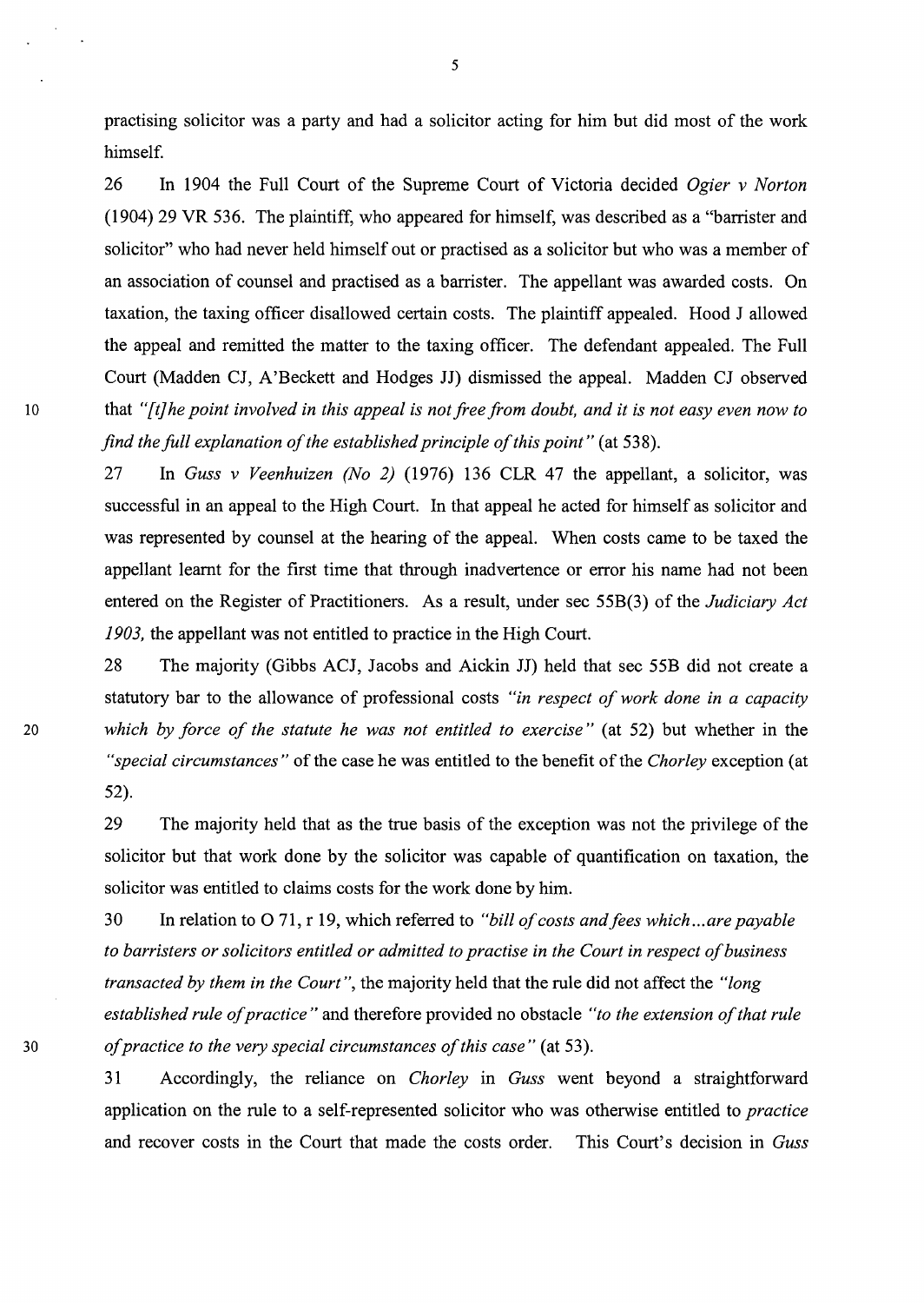represented an extension of the Chorley exception but in circumstances where the existence of the exception appears not to have been the subject of argument.

32 In *Cachia v Hanes* (1994) 179 CLR 403 ("Cachia") the appellant was a self-employed consultant engineer who appeared for himself in litigation in the Supreme Court of New South Wales. He was successful and was awarded costs. On taxation, the taxing master disallowed many items claimed by the appellant in his bill of costs for work he had done himself in the matter. The Court of Appeal agreed with the taxing master's decision and held that *"costs"* within the meaning of the Rules *"are reimbursement for work done or expenses incurred by a practitioner or practitioner's employee. Compensation for the loss of time of a*  <sup>10</sup>*litigant in person cannot be said to constitute costs within the meaning of the Rules"* (at 410).

> 33 A majority of this Court referred to the exception to the general rule as *"somewhat anomalous"* and *"limited and questionable"* (at 413). It further held that the assertions made in *Chorley* that in would be *"unadvisable"* or *"absurd"* to refuse to let a solicitor who acts for himself to charge for work done for himself *"ignores the questionable nature of a situation in which a successful litigant not only receives the amount of the verdict but actually profits from the conduct of the litigation"* (at 412).

### **The application of Chorley in State and Federal Courts**

34 The *Chorley* exception has been the subject of numerous judgments in State and Federal Courts.

20 *New South Wales Authority* 

35 The Chorley exception has been applied consistently by the New South Wales Court of Appeal.

36 In *Atlas Corporation Pty Ltd v Kalyk* [2001] NSWCA 10 the respondent solicitor had acted for himself and his partners in proceedings to recover fees. The appellant submitted that the Court should apply the *"general principle established in Cachia v Hanes"* (at [ 4]).

37 The Court (Handley JA, with whom Sheller and Meagher JJA agreed) considered that *"Jn the end, despite the decision of the Western Australian Full Court in Dobree & Ors v Hoffman ... the duty of this Court is as described in Garcia v National Australia Bank Ltd"* (at  $[10]$ ).

30

38 Handley JA observed that there was *"still scope for the indemnity principle"* (at [9]) in the context of solicitors acting for themselves because *"[s]uch solicitors will have spent time and trouble representing themselves and, to that extent, they will have lost the opportunity of using that time doing professional work for other clients and being remunerated accordingly" (at [9])*. The indemnity in the case of solicitor litigants is,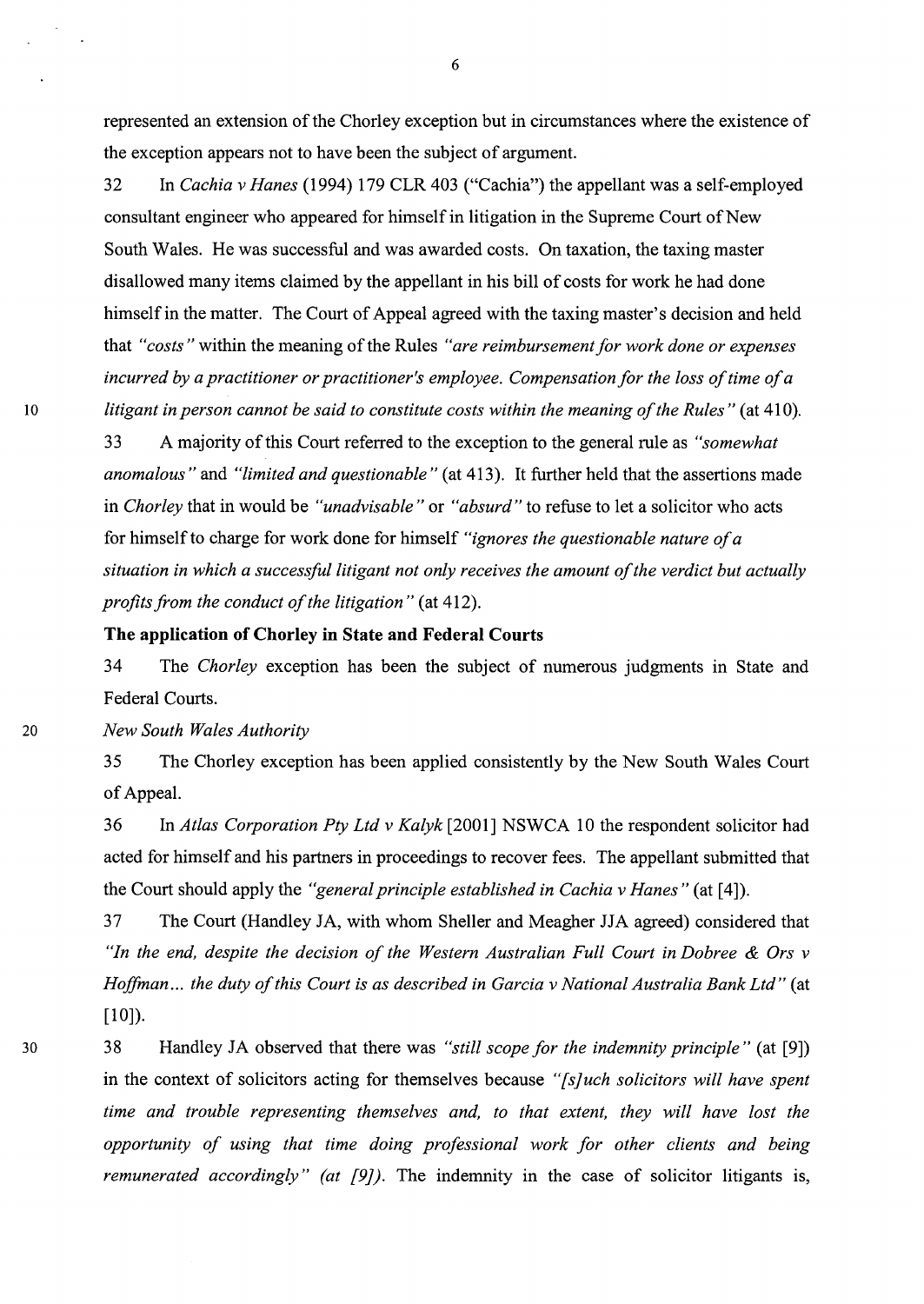therefore, against the opportunity cost rather than the direct cost of their professional time spent on their own case" (at [9]). Cf Tracey J in *Bashour v Australia and New Zealand Banking Group Limited* [2017] FCA 163 at [72] - [74].

39 In *Khera v Jones* [2006] NSWCA 85 the Court refused leave to appeal to an applicant who sought leave to challenge a costs assessment in which a solicitor who was selfrepresented and was awarded costs recovered costs for time spent. At the time, the solicitor held a practicing certificate but was not working (at [4]). The Court observed that if the matter *"were uncluttered by authority"* it would have preferred the approach taken in *Dobree v Hoffman* (1986) WAR 36 and commented further that, "If *the "rule of practice" deserves*  10 *continuing application, the present case is a most undeserving applicant for inclusion. Indeed, it casts further doubt on the sustainability of the Chorley rule"* (at [3]).

> 40 In *Wang v Farkas* [2014] NSWCA 29 the respondent, a barrister, was awarded costs under the *Criminal Procedure Act 1986* (NSW). He had appeared for himself. The Local Court Magistrate determined his costs in the amount of \$278,993, which included claims for time spent doing work in the matter, or professional costs of \$256,678.

41 Following the introduction of the *Civil Procedure Act 2005,* which introduced a differently worded general power in relation to costs (sec 98), the Court had occasion to consider the application of the *Chorley* exception in a number of cases, including *Wilkie v Brown* [2016] NSWCA 128; *Bechara v Bates* [2016] NSWCA 294; and *Cashatt v*  20 *Spencer* [2017] NSWCA 118. In *Wilkie v Brown* and *Bechara v Bates* the Court applied the *Chorley* exception without finally determining its application.

42 In *Cashatt v Spencer* Beazley P, with whom Simpson and McColl JJA agreed, noted that rule 19 of Order 71 of the *High Court Rules* considered in *Guss "referred to "costs and fees ... payable"* (at [106]) and concluded that *"s 98, by reference to the definition of "costs" in s 3 does not, by its express terms, render the Chorley exception inapplicable. Rather, I consider that this Court is bound by the decision in Guss v Veenhuizen (No 2)"* (at [107]).

43 The *Chorley* exception has also been the subject of numerous decisions at first instance in the Supreme Court of NSW and has been consistently applied: *Coshott v Barry & Board* [2017] NSWSC 1435; *Ada Evans Chambers PIL v Santisi* [2014] NSWSC 538 (in 30 relation to a barrister); *Farkas v Northcity Financial Services Pty Ltd* [2006] NSWSC 1036 (also in relation to a barrister).

> 44 It has been held not to apply to solicitors who do not hold a practising certificate: *Lloyd v Hill* [2004] NSWSC 652.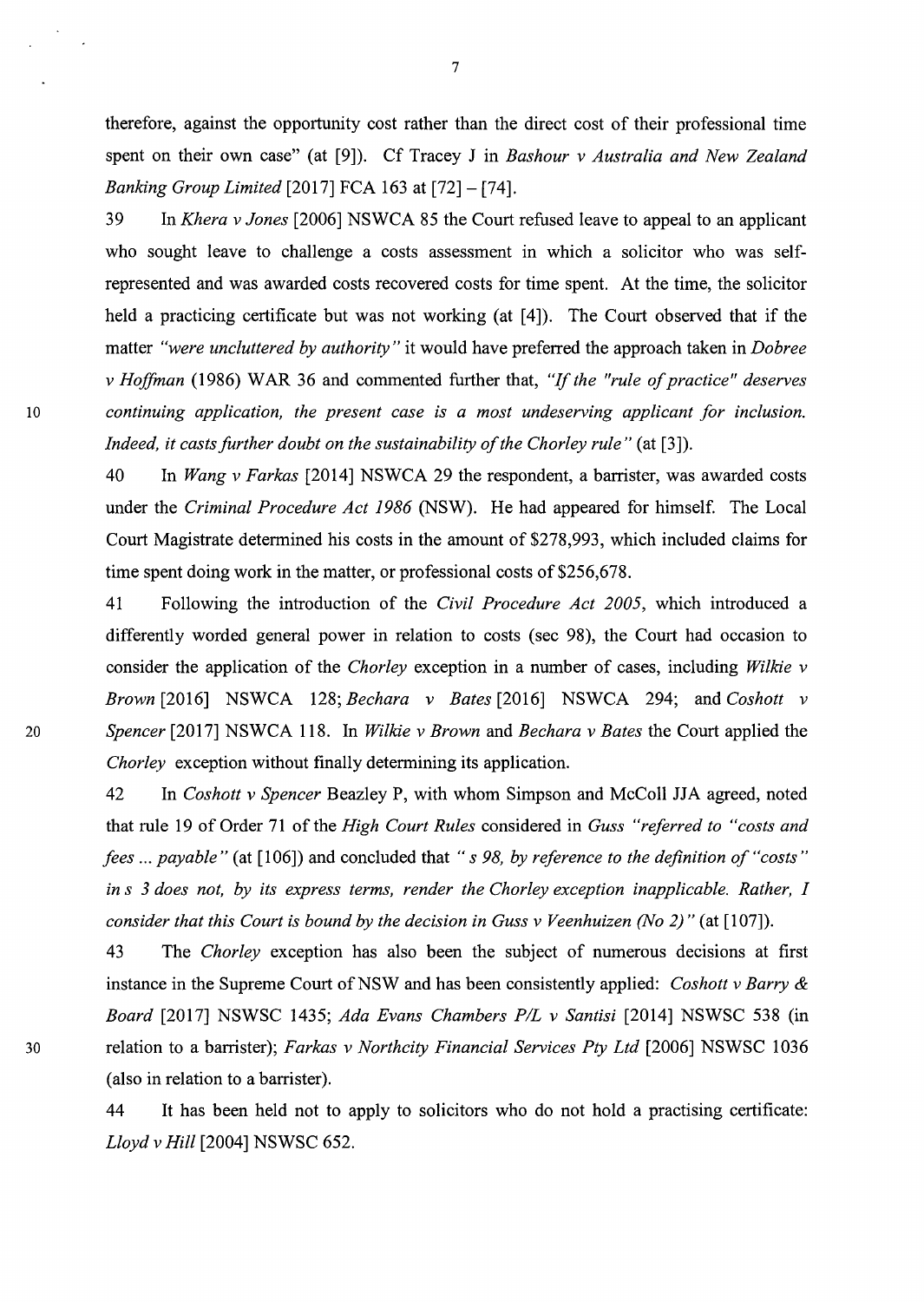45 In some cases, the exception has drawn criticism. In *Mcllraith v Itkin & anor (Costs)*  [2007] NSWSC 1952, a solicitor was the defendant and was successful. It was argued by the plaintiff that the defendant is, or ought not, be entitled to the costs of acting for himself. Brereton J noted that *"Strictly speaking, Mr Itkin did not act for himself; a solicitor corporation of which he is the director was the solicitor. However, I have attributed no significance to this distinction, and proceed on the basis that Mr Itkin is to be regarded as having acted as his own solicitor*" (at [11]). His Honour considered that the rationale of the *Chorley* exception involved two propositions (at [16]):

(a) that a solicitor litigant's costs could be allowed because they were measurable by the 10 court, whereas the costs of other litigants in person were not measurable by the court; and (b) that as a solicitor could always employ another solicitor to act and recover costs, there was no reason why the solicitor should not be entitled to recover costs of instead acting for himself or herself, which were likely to be less.

> 46 Brereton J indicated that *"[w} ere the question untrammelled by authority"* he may have taken the approach adopted in *Dobree v Hoffman* (see [59] below) but that he was bound by both the High Court in *Guss* and the NSW Court of Appeal in *Atlas Corporation Pty Ltd v Kalyk* [2001] NSWCA 10 and *Khera v Jones* [2006] NSWCA 85.

47 In the course of his reasons Brereton J questioned the proposition, which underlies the Chorley exception, *"that as a solicitor can employ another solicitor to do the work he or she*  <sup>20</sup>*should be entitled to recover the costs of doing the work him or herself. To the contrary, there seems to me a substantial reason to do so. Where a solicitor represents a litigant, the court is entitled to expect the litigant to be impartially and independently advised by an officer of the court. Indeed, where the court concludes that a solicitor is not in a position to give impartial and independent advice to a party, because of the solicitor's own interest in the outcome, the court has restrained the solicitor from continuing to act [see, for example, Kallinicos v Hunt [2005} NSWSC 1181; (2006) 64 NSWLR 561}. Where a solicitor acts for himself or herself there cannot be independent and impartial advice, and this is in principle a strong reason for holding that a solicitor litigant should not be entitled to costs of acting for him or herself":* (at [25]).

#### 30 **The position of Chorley in other States**

#### *Victoria*

48 In Victoria, the Chorley principle has been consistently applied in relation to solicitors: *Brott v. Almatrah* [1998] 2 VR 83; *Batrouney v Forster (No 2)* [2015] VSC 541; *United Petroleum Australia Pty Ltd v Herbert Smith Freehills (No 2)* [2018] VSC 501.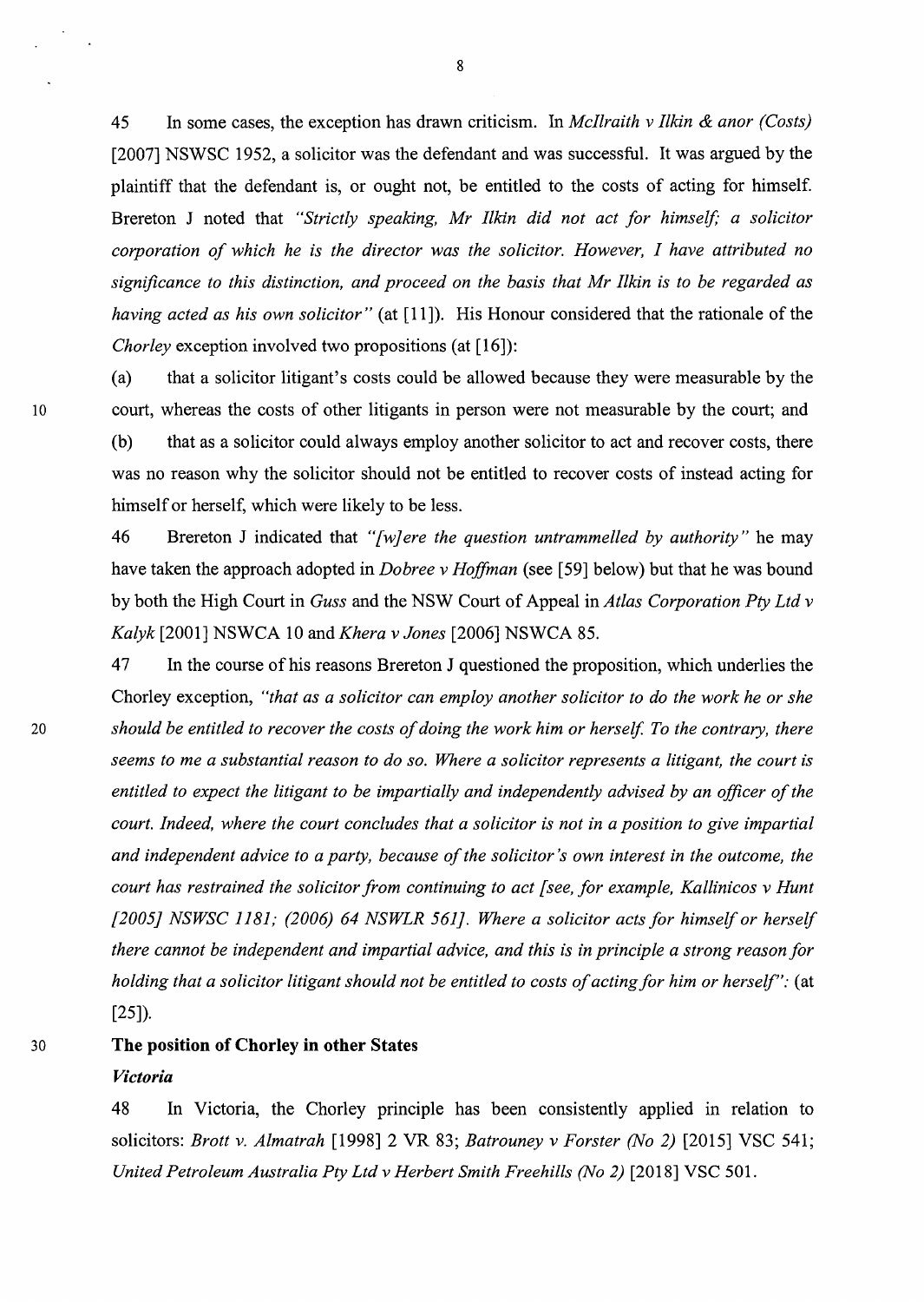49 In relation to barristers the application of Chorley has been less consistent. In *Ogier v Norton* (1904) 29 VLR 536, discussed above, the Court held that a barrister was entitled to the benefit of the principle.

50 In *Winn v Garland Hawthorn Brahe (a firm)* [2007] VSC 360 Kaye J refused to award costs in favour of the appellant, who was a legal practitioner litigant who had practised as a barrister and solicitor in Victoria for part of the proceedings but who had then been appointed to the Queensland Bar and was practising as a barrister in Queensland when judgment was handed down. The appellant claimed three categories of costs. The respondent objected to two categories, being *"costs which would ordinary be claimed by a party engaging a*  10 *solicitor"* and *"costs for counsel's fees"* (at [2]).

> 51 Kaye J refused costs in the first category on the basis that *"s.2.4.35 of the Legal Profession Act 2006 precludes her from practising as a solicitor in an unrestricted capacity in the State of Victoria, as she is only an interstate legal practitioner and does not hold a practising certificate in this State"* (at [8]).

52 In relation to the second category Kaye J held that *"the exception stated in Guss' case does not apply to counsel who appears on his or her own behalf"* (at [10]): firstly because the High Court in *Cachia v. Hanes, "emphasised that the exception to the rule should not be expanded at all, particularly because of its anomalous nature"* and secondly because counsels' fees *"are different, of their very nature, to costs and fees charged by a solicitor ...*  20 *counsel fees are a disbursement to the client and not a profit cost"* (at [10]).

53 Recently, in *Lake v Municipal Association of Victoria (No 2)* [2018] VSC 660, Ginnane J observed, *"there is debate over whether the Chorley exception is limited to solicitors, or extends to barristers as well"* (at [6]). After noting the decision of Kaye J in *Winn,* Ginnane J distinguished *Winn* and awarded costs to the plaintiff, who was a practising barrister, who had appeared for himself in proceedings against the Municipal Association of Victoria. The award of costs was, however, confined to *'fees as a barrister for appearances and for barrister's work associated with those appearances on a standard basis together with disbursements reasonably incurred in connection with this proceeding, but such order does not include costs for any work that would ordinarily be performed by a solicitor* " (at [13]).

#### 30 **Queensland**

54 The *Chorley* exception has been applied in Queensland in relation to solicitors: *Tolteca Pty Ltd v Lillas & Lael Lawyers Pty Ltd* [2015] QSC 148; *Hydrofibre Pty Ltd v Australian Prime Fibre Pty Ltd and Anor (No 4)* [2013] QSC 247; but refused in the case of a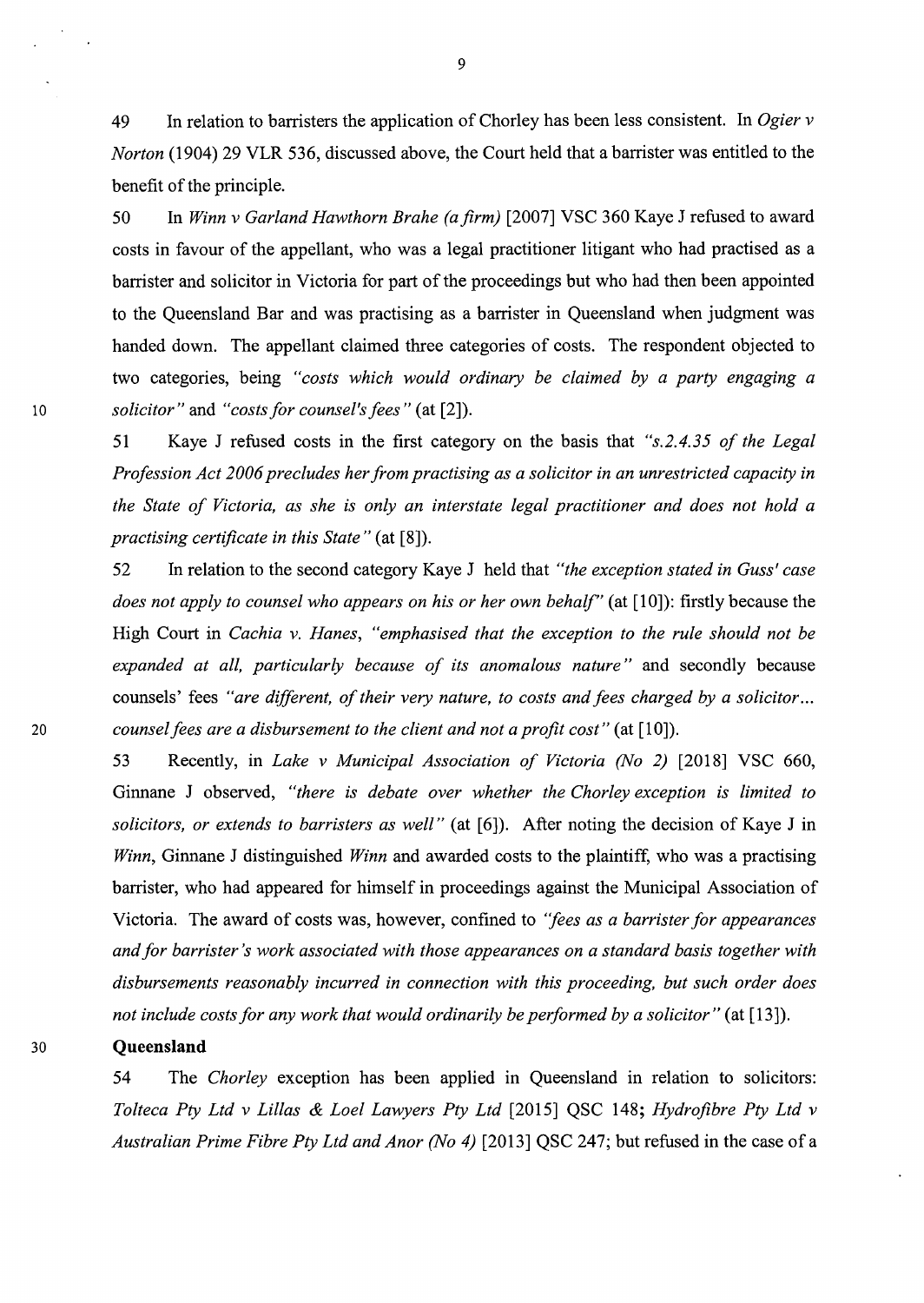solicitor who did not at the relevant time hold a practising certificate: *Worchild v. Petersen*  [2008] QCA 26.

55 In *Murphy v Legal Services Commissioner (No. 2)* [2013] QSC 253 Daubney J declined to extend the exception to a self-represented barrister. His Honour stated, *"There is no authority which supports the proposition that the "anomalous" and "somewhat dubious" exception in favour of a self-represented solicitor extends to a self-represented barrister. In the absence of clear authority, I am not prepared to extend the ambit of an exception which is itself of such questionable application:* at [ 16].

56 In *Adamson v Williams* [2001] QCA 38 the Queensland Court of Appeal 10 acknowledged the existence of the exception but declined to make an order for costs in favour of a solicitor litigant who had been self-represented in the Magistrate's Court and before the Court of Appeal but who had retained counsel in an unsuccessful appeal to the District Court. The Court declined to award costs on the basis that the solicitor had chosen to appear for himself in circumstances where he also gave contested evidence. The Court stated, *"There is of course nothing improper in a solicitor choosing to act as a litigant in person in legal proceedings, even where such controversy may arise. However* if *a solicitor does so, we do not think that a court should grant him the benefit of wearing his solicitor's hat as well. The ethical rule against continuing to act as solicitor on the record in such cases has a sound basis and is designed to retain trust between the court and its officers. The potential for a*  20 *conflict between interest and duty is obvious when the solicitor on the record is a witness on a controversial issue. The solicitor here did not choose to observe that rule. He could have retained other solicitors had he chosen, but did not do so, apart from the occasional use of a town agent. In these circumstances, although he has succeeded in obtaining a retrial, he should not be in any better position than an ordinary litigant in person":* at [26].

#### **South Australia**

57 In South Australia, the *Chorley* exception has been applied to solicitors: *Steicke v Connolly & Co* [2017] SASC 99; *Legalese Pty Ltd v Gregory* [2018] SASC 58; *Trachan Thomas* v *Clough* [1999] SASC 298.

58 In *Hartford Holdings Pty Ltd v CP (Adelaide) Pty Ltd* (2004) 234 LSJS 66; [2004] 30 SASC 161 the Full Court of the Supreme Court dismissed an appeal by a legal practitioner who had a solicitor on the record for him as one of several plaintiffs but undertook considerable work himself in preparation of the matter and appeared for himself at the trial. The judge at first instance awarded him costs for doing the work of a solicitor but not for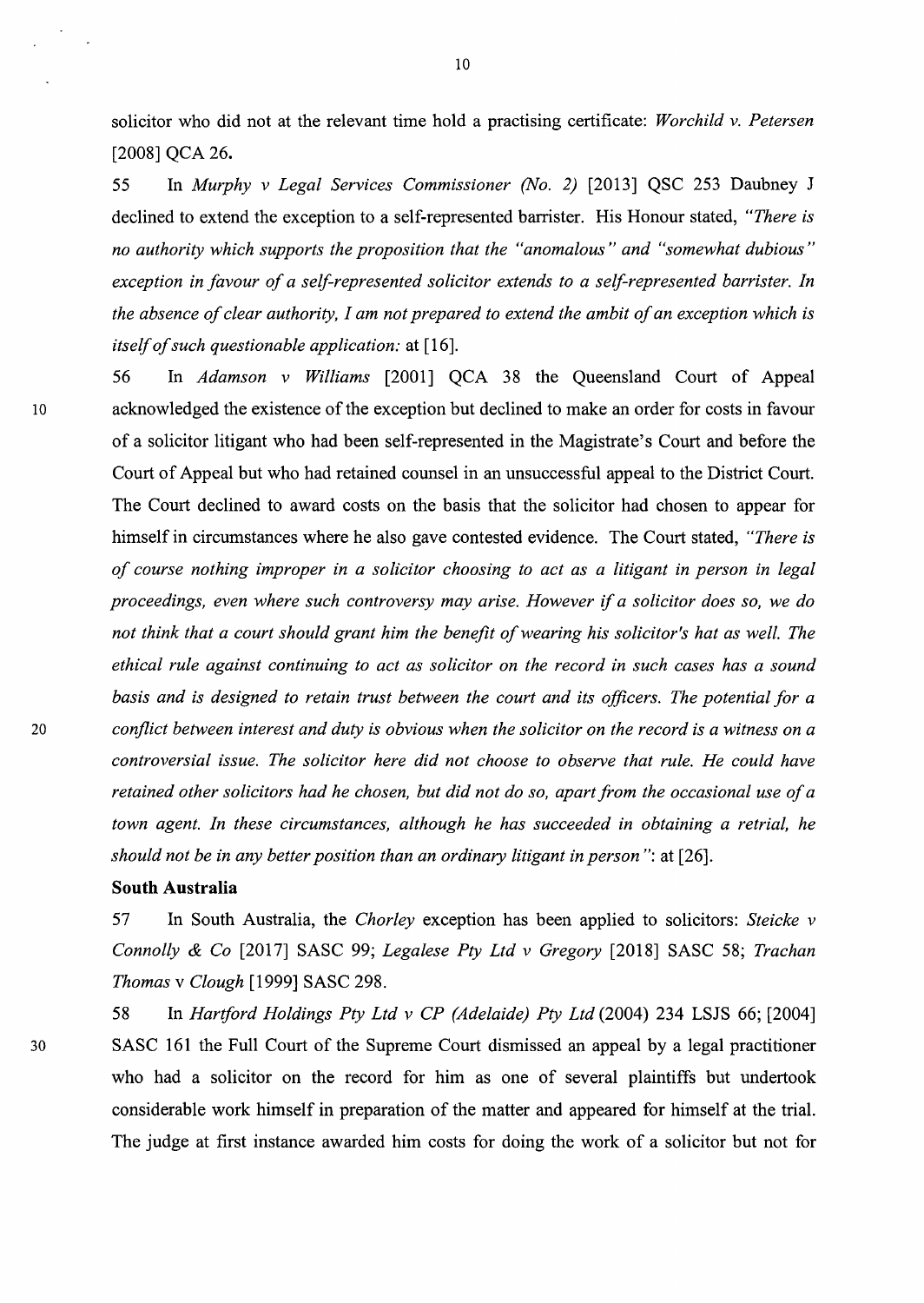appearing as counsel. Doyle CJ, with whom Gray and Besanko JJ agreed, considered that the decision of the primary judge was *"required of him, in light of ... Cachia"* (at [125]).

#### **Western Australia**

59 In *Dobree v Hoffman* (1996) 18 WAR 36, the Full Court of the Supreme Court of Western Australia refused to apply the *Chorley* exception in favour of a solicitor litigant and considered that the decision of this Court in *Guss* did not bind it, on the basis that the application of the *Chorley* exception was not directly in issue and that *Guss* did not determine the application of the exception to the *Supreme Court Act 1935* (WA) and the relevant Rules.

60 In *Saia v Bennett* (2014) 46 WAR 301, the Western Australian Court of Appeal 10 overruled *Dobree v Hoffman.* Pullin JA, with whom Newnes and Murphy JJA agreed, held that the Full Court was wrong not to apply *Guss* because it was either binding or *"seriously considered obiter"* (at 321).

### **The application of Chorley in Federal courts**

61 In the Federal Court, at first instance and in the Full Court, the *Chorley* exception has been applied in favour of legal practitioner claimants: *Freehills, in the matter of New Tel Limited (in liq) ACN 009 068 955 (No 4)* [2008] FCA 1085 at [9]; *Waller v Freehills* [2009] FCAFC 89 at [89]; *Boase v Sullivan Commercial Interiors Pty Ltd trading as McGees Property (No 4)* [2013] FCA 195; *Bashour v Australia and New Zealand Banking Group Limited* [2017] FCA 163 at [61]-[82]. On occasions, it has been criticised: *Hudson v Sigalla*  20 *(No 2)* [2017] FCA 339; *Beling v Sixty International SA.* [2015] FCA 250 at [56]; *Bechara v Bates* [2018] FCA 460 at [5], [6].

62 In *Bechara v Bates,* the barrister, Mr Bates, was granted to leave to appear as a selfrepresented litigant, notwithstanding that he had retained solicitors. He claimed his costs for doing so but then withdrew the claim. Perry J observed, *"I have serious doubts regarding the proposition that a self-represented litigant, who is also a practising barrister, can appear as counsel in effect instructing his solicitors to instruct him and is thereby entitled recover his costs as counsel. These doubts include concerns as to how the duties owed by a barrister to those instructing her or him and to the "client" might sit with such a proposition: see also the doubts expressed by Katzmann J in Hudson v Sigalla (No 2) [2017} FCA 339 at [50)-* <sup>30</sup>*[53} notwithstanding her Honour's consideration of authorities on which Mr Bates relied":*  at[6].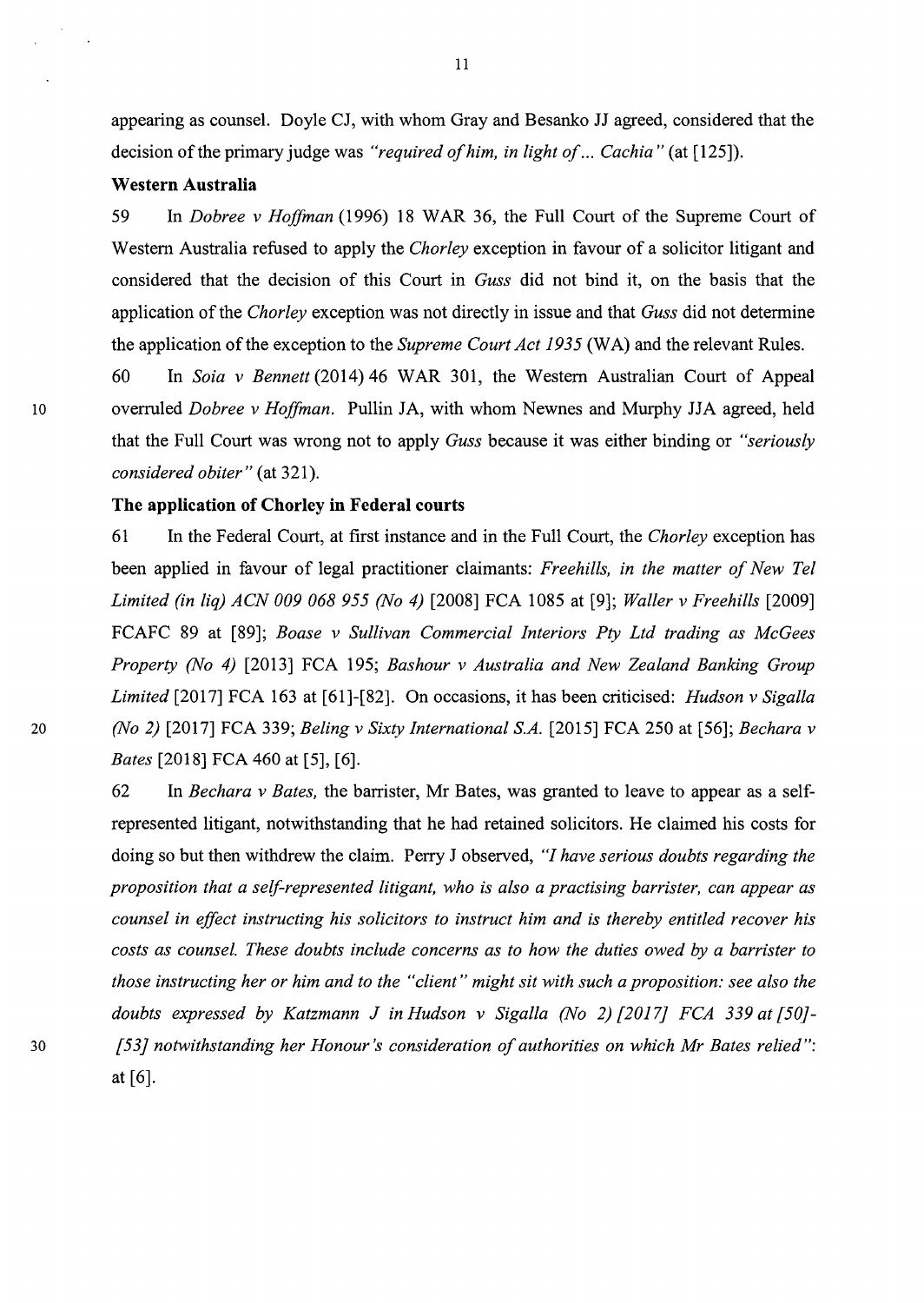**Whether the Chorley exception is precluded by sec 98 of the** *Civil Procedure Act 2005*  **(NSW)** 

63 In 2005 the *Civil Procedure Act 2005* (NSW) was enacted. Section 98 relevantly provides:

### *98 Courts powers as to costs*

*(cf Act No 52 1970, section 76; SCR Part 52A, rules 5, 6,* 7 *and 8; Act No 9 1973, section 148B; Act No 11 1970, section 34)* 

*(1) Subject to rules of court and to this or any other Act:* 

*(a) costs are in the discretion of the court, and* 

10 *(b) the court has full power to determine by whom, to whom and to what extent costs are to be paid, and* 

> *(c) the court may order that costs are to be awarded on the ordinary basis or on an indemnity basis.*

> 64 The word *"costs"* is defined in sec 3 as *"costs, in relation to proceedings, means costs payable in or in relation to the proceedings, and includes fees, disbursements, expenses and remuneration".*

> 65 Sec 98 may be contrasted with sec 76 of the *Supreme Court Act 1970,* which it effectively replaced. Sec 76 provided:

### *76 Costs*

20 *(1) Subject to this Act and the rules and subject to any other Act:* 

*(a) costs shall be in the discretion of the Court,* 

*(b) the Court shall have full power to determine by whom and to what extent costs are to be paid, and* 

*(c) the Court may order costs to be assessed on the basis set out in Division 6 of Part 11 of the Legal Profession Act 1987 or on an indemnity basis.* 

66 Sec 19 contained a definition of *"costs",* being *""costs" includes fees, charges, disbursements, expenses and remuneration".* 

*67* In *Wang v Farkas,* Basten JA foreshadowed a reconsideration of the application of *Chorley* in civil proceedings in New South Wales following the introduction of the word <sup>30</sup>*''payable"* into the definition of "costs", stating *"[t]he introduction of the emphasised word ''payable" may at some stage require reconsideration of the application of Chorley in civil proceedings in this State. It is not necessary for present purposes to resolve that question"* (at [28]).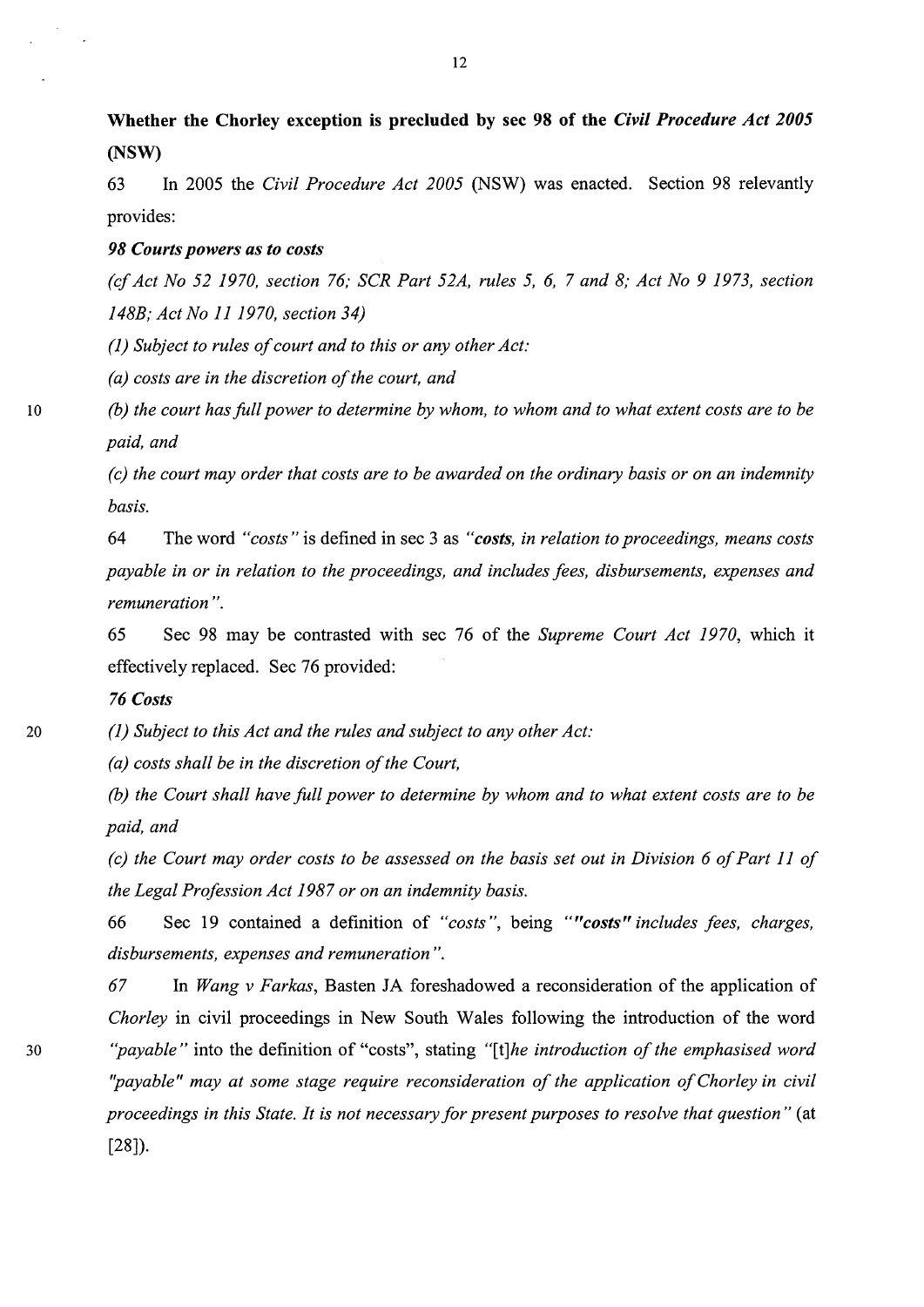68 A consideration of the relation between the *Chorley* exception and sec 98 subsequently occurred in a number of cases. In *Wilkie v Brown* [2016] NSWCA 128, the Court considered that it was *"not appropriate to finally determine the questions of principle raised" (at [491).* In *Bechara trading as Bechara and Company v Bates* [2016] NSWCA 294 the Court considered that it was *"not appropriate to finally determine the important questions of construction raised in this case"*: at [66].

### **Reconsideration of its earlier decisions by this Court**

69 The abandonment of the *Chorley* exception would involve the Court in departing from its decision in *Guss.* It is submitted that this is an appropriate case in which to do so.

10 70 This Court has taken the view that it can, and if appropriate will, reconsider its earlier decisions: *R v Commonwealth Court of Conciliation & Arbitration* (1914) 18 CLR 54 at 58 per Griffith CJ; *Attorney-General (NSW) v Perpetual Trustee Co Ltd* (1952) 85 CLR 237 at 243-244 per Dixon J.

> 71 A primary consideration which will justify departure from an earlier decision is where the earlier decision or decisions *"do not rest upon a principle that has been carefully worked out in a succession of cases": Commonwealth v Hospital Contribution Fund* (1982) 150 CLR 49 at 56 per Gibbs CJ, with whom Stephen J (at 59) and Aicken J at 66) agreed; *John v Federal Commissioner of Taxation* (1989) 166 CLR 417; *Jmbree v McNeilly; McNeilly v Jmbree* (2008) 236 CLR 510 at 526.

20 72 The acceptance of the *Chorley* exception by the High Court in *Guss* is the only occasion on which the principle has been part of the ratio decidendi of a judgment. In *Cachia*  the exception was the subject of consideration but only in obiter dicta.

73 In *Guss,* by a majority of 3-2 the Court accepted that it was a *"rule of practice"* that could be relied on in the *"special circumstances* " of the case which, the Court found, involved inadvertence or error by the Principal Registrar of the High Court (cf *Kenna v Connolly* (1943) 17 ALJ 32). As the full High Court observed in *Cachia, "no general submission was advanced in Guss v. Veenhuizen (No.2) to the effect that a successful solicitor litigant who acts for himself is never entitled to recover "costs" in respect of his own time and services. The argument in the case was about whether the solicitor litigant was precluded*  <sup>30</sup>*from recovering "costs" in respect of his own time and services in relation to an appeal to this Court by reason of the fact that he was not on this Court's Register of Practitioners"* (at 412).

> 74 The *Chorley* exception was the subject of an appeal in *Coshott v Spencer & Ors*  [2018] HCATrans 81 but was not ultimately the subject of judgment, given the revocation of the grant of special leave.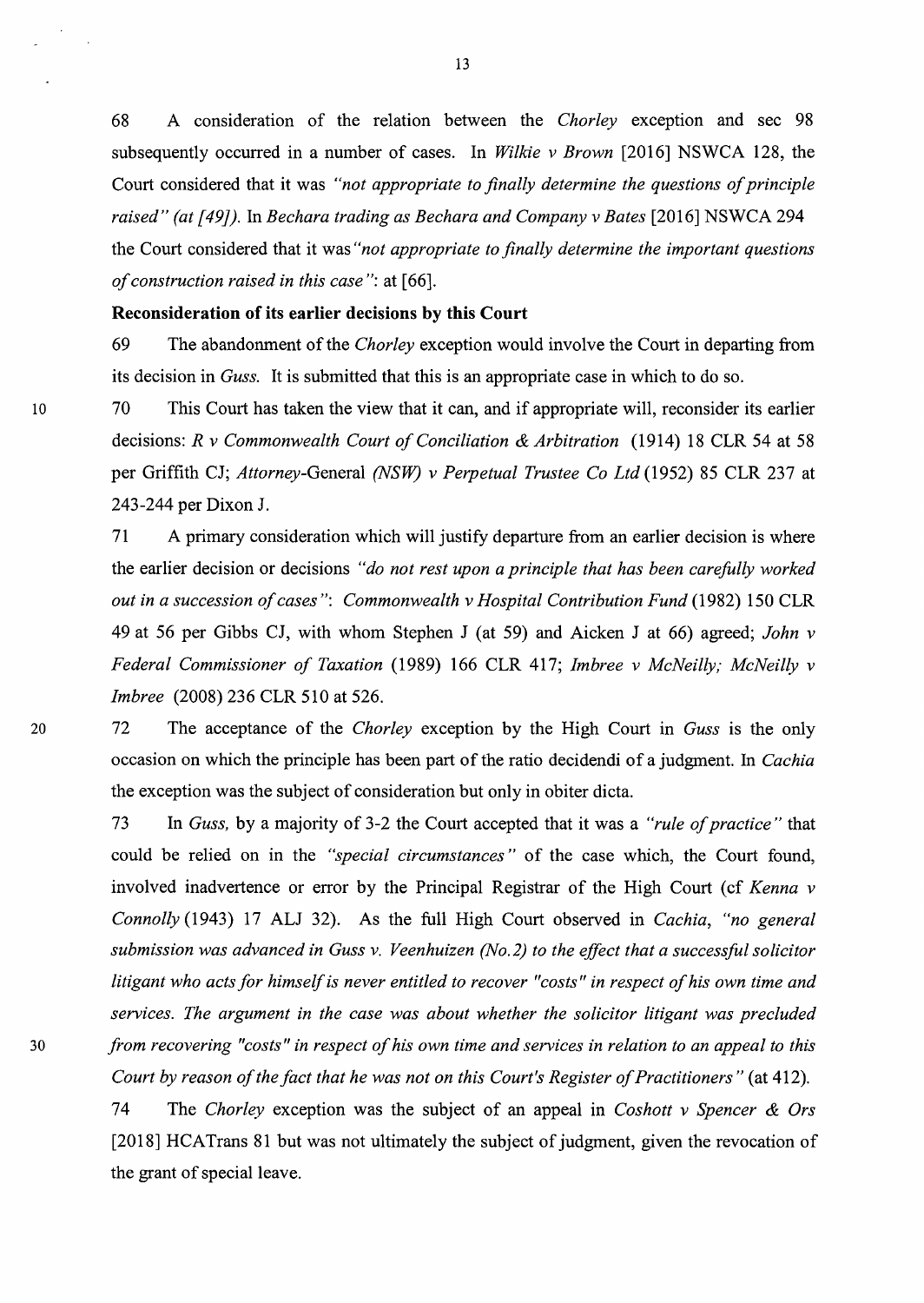75 Accordingly, the acceptance by this Court of the *Chorley exception* is not the result of *"a principle carefully worked out in a succession of cases" (lmbree v McNeilly; McNeilly v Imbree* (2008) 236 CLR 510 at 526). Aspects of the rule which call for careful consideration in the context of the present case include whether:

(a) the rationale articulated in *Chorley* has continued validity;

(b) what status ought to be accorded to *"rules of practice"* in the context of the primacy of statute;

(c) whether the *Chorley* exception is precluded by sec 98 of the *Civil Procedure Act 2005*  (NSW) specifically, or by costs powers which are defined in terms of *"costs payable"*  10 generally;

> ( d) whether policy considerations militate in favour or against the continued existence of the exception, including whether the abandonment of the exception would have any foreseeably adverse consequences in relation to the administration of justice.

### **Policy considerations**

76 The rationale advanced for the *Chorley* exception in *Chorley,* and adopted by the High Court in *Guss,* is unconvincing. The High Court identified this in *Cachia v Haines* and this criticism has been oft-repeated.

77 The main rationale advanced was that a solicitor's costs are able to be measured. However, the Courts have not had difficulty in valuing the provision of labour or services in 20 the context of quantum meruit claims in other contexts and would have no difficulty today in accepting evidence, expert of otherwise, of the value of labour or services of non-lawyers. Accordingly, this basis provides weak support for the exception.

> 78 A further rationale advanced in support of the exception is that it is to the benefit of the paying party because the costs will be less than they would be if the solicitor litigant retained another practitioner to act for him or her. This too is unconvincing: when a legal practitioner is self-represented, the practitioner is not receiving the impartial and independent advice that the Court is entitled to expect its officers to provide to the litigants they represent.

79 Were the Court to abandon the *Chorley* exception, there would be no foreseeable adverse consequences to the administration of justice. It would not change the rule in relation 30 to the recoverability of costs where solicitors are employed by a corporation, as the proper basis for that rule is not the *Chorley* exception but, rather, that the corporation is incurring the cost of salaries and, that in NSW at least, the definition of "costs" includes "remuneration" (sec 3 of the *Civil Procesure Act 2005;* sec 19 of the *Supreme Court Act 1970).* Cf *McGuire v Secretary for Justice* [2018] NZSC 116.